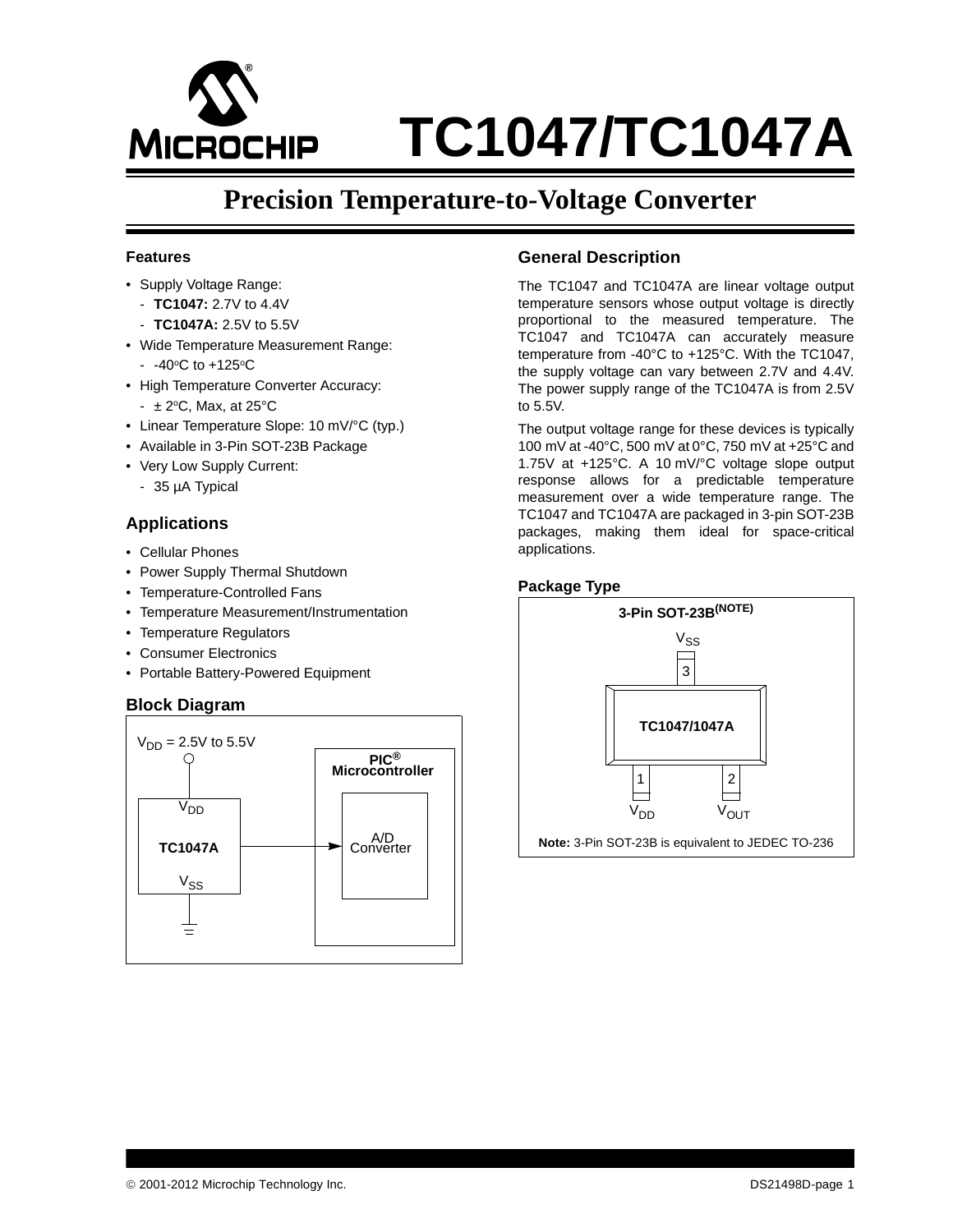# **1.0 ELECTRICAL CHARACTERISTICS**

#### **Absolute Maximum Ratings\***

| Voltage on Any Pin with Respect to Supplies: |
|----------------------------------------------|
|                                              |
| Operating Temperature  -40°C to +125°C       |
| Storage Temperature Range -55°C to +150°C    |

\*Stresses above those listed under "Absolute Maximum Ratings" may cause permanent damage to the device. These are stress ratings only and functional operation of the device at these or any other conditions above those indicated in the operation sections of the specifications is not implied. Exposure to Absolute Maximum Rating conditions for extended periods may affect device reliability.

#### **ELECTRICAL CHARACTERISTICS**

**Electrical Specifications:** Unless otherwise indicated, these specifications apply for the entire supply voltage range and for  $T_A = -40^{\circ}$ C to +125°C.

| <b>Parameters</b>                     | Sym                      | <b>Min</b>               | <b>Typ</b> | <b>Max</b> | <b>Units</b>        | <b>Conditions</b> |
|---------------------------------------|--------------------------|--------------------------|------------|------------|---------------------|-------------------|
| Supply Voltage                        | V <sub>DD</sub>          | 2.7                      |            | 4.4        | V                   | <b>TC1047</b>     |
|                                       |                          | 2.5                      |            | 5.5        | V                   | <b>TC1047A</b>    |
| Supply Current, Operating             | lQ                       | $\overline{\phantom{0}}$ | 35         | 60         | μA                  |                   |
| Average Slope of Output Voltage       | $A_V$                    |                          | 10         |            | $mV$ <sup>o</sup> C |                   |
| <b>Temperature Accuracy</b>           | <b>TMP<sub>ACY</sub></b> | $-2$                     | ±0.5       | $+2$       | °C                  | $T_A = 25$ °C     |
|                                       |                          | -3                       | ±0.5       | $+3$       | °C                  | $T_A = +125$ °C   |
|                                       |                          |                          | 1.0        |            | °C                  | $T_A = -40$ °C    |
| Output Voltage                        | V <sub>OUT</sub>         |                          | 100        |            | mV                  | $T_A = -40$ °C    |
|                                       |                          | 730                      | 750        | 770        | mV                  | $T_A = 25$ °C     |
|                                       |                          | 1720                     | 1750       | 1780       | mV                  | $T_A$ = +125°C    |
| <b>Output Source and Sink Current</b> | $I_{\text{OUT}}$         | 100                      |            |            | μA                  |                   |

# **TEMPERATURE CHARACTERISTICS**

| <b>Electrical Specifications:</b> Unless otherwise indicated, $V_{DD}$ = +2.3V to +5.5V and $V_{SS}$ = GND. |                         |       |            |        |              |                   |  |
|-------------------------------------------------------------------------------------------------------------|-------------------------|-------|------------|--------|--------------|-------------------|--|
| <b>Parameters</b>                                                                                           | Sym                     | Min   | <b>Typ</b> | Max    | <b>Units</b> | <b>Conditions</b> |  |
| <b>Temperature Ranges</b>                                                                                   |                         |       |            |        |              |                   |  |
| Specified Temperature Range                                                                                 | <sup>1</sup> A          | -40   |            | $+85$  | °C           |                   |  |
| Operating Temperature Range                                                                                 | Т <sub>А</sub>          | $-40$ |            | $+125$ | °C           | Note 1            |  |
| Storage Temperature Range                                                                                   | $\mathsf{T}_\mathsf{A}$ | $-65$ |            | $+150$ | °C           |                   |  |
| <b>Thermal Package Resistances</b>                                                                          |                         |       |            |        |              |                   |  |
| Thermal Resistance, 3L-SOT-23B                                                                              | $\theta_{JA}$           |       | 336        |        | °C/W         |                   |  |

<span id="page-1-0"></span>**Note 1:** The TC1047/TC1047A operate over this extended temperature range, but with reduced performance. In any case, the Junction Temperature  $(T_J)$  must not exceed the Absolute Maximum specification of +150°C.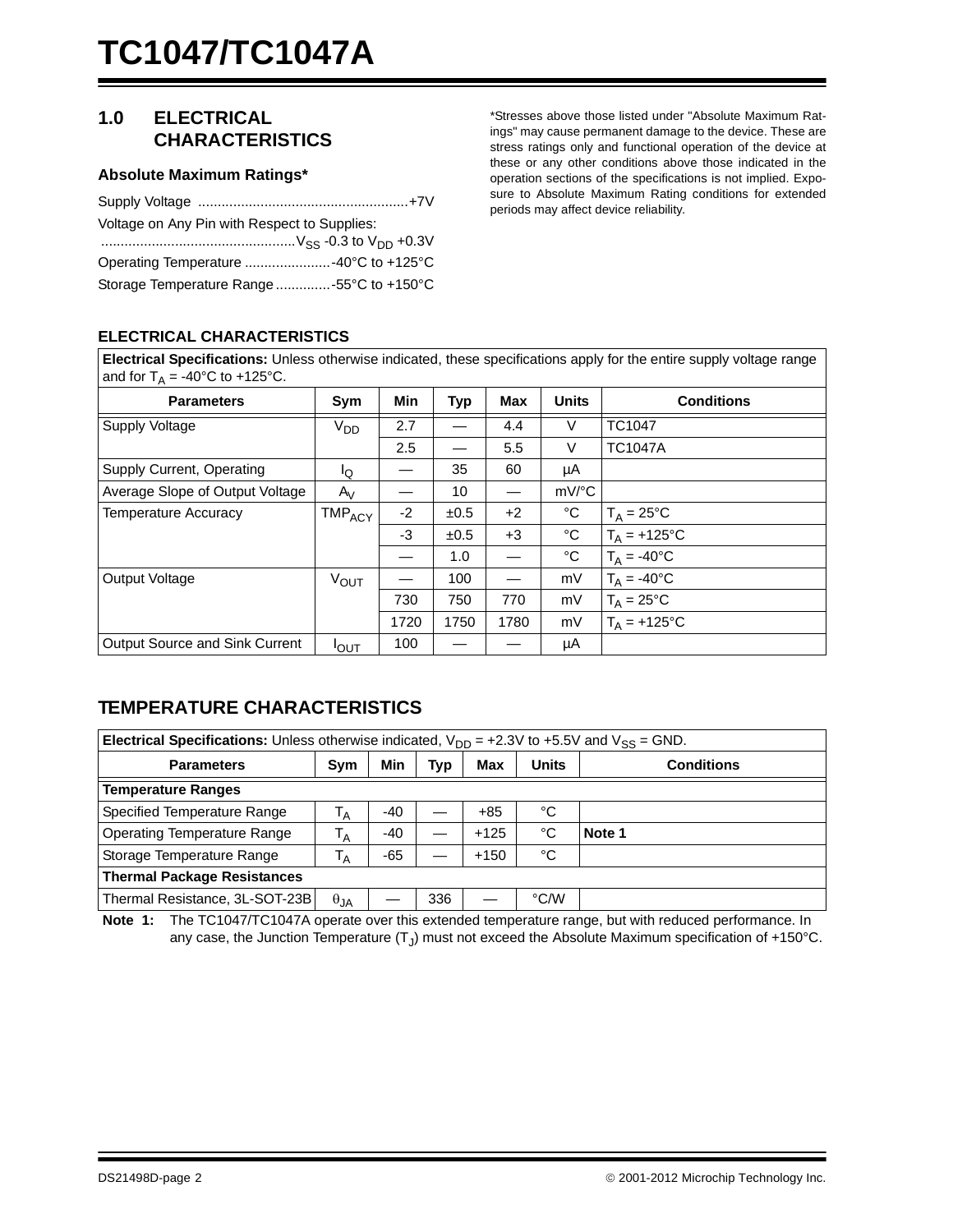# **2.0 TYPICAL PERFORMANCE CURVES**

**Note:** The graphs and tables provided following this note are a statistical summary based on a limited number of samples and are provided for informational purposes only. The performance characteristics listed herein are not tested or guaranteed. In some graphs or tables, the data presented may be outside the specified operating range (e.g., outside specified power supply range) and therefore outside the warranted range.

**Note:** Unless otherwise indicated,  $V_{DD} = 2.7V$  thru 4.4V and  $T_A = -40^{\circ}C$  to  $+125^{\circ}C$ .





*Temperature.*

*FIGURE 2-1: Temperature Accuracy vs.* 

*Temperature.*

*FIGURE 2-2: Supply Current vs.*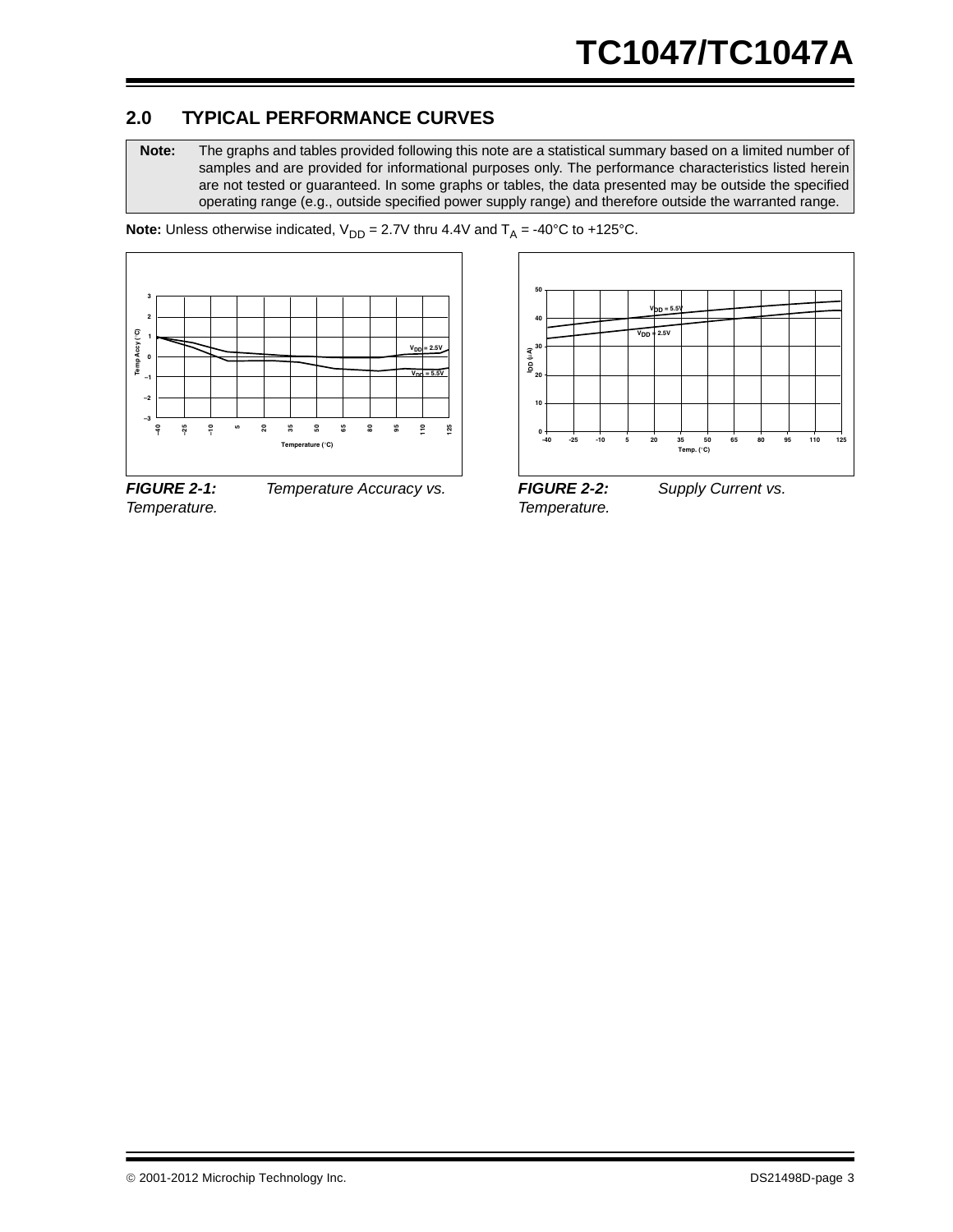## **3.0 PIN DESCRIPTIONS**

The descriptions of the pins are listed in [Table 3-1.](#page-3-0)

#### <span id="page-3-0"></span>**TABLE 3-1: PIN FUNCTION TABLE**

| Pin No. | Symbol          | <b>Description</b>                 |
|---------|-----------------|------------------------------------|
|         | V <sub>DD</sub> | Input Supply Voltage               |
|         | ™ουτ            | Temperature Sensor Output Terminal |
|         | Vss             | <b>Ground Terminal</b>             |

# **4.0 DETAILED DESCRIPTION**

The TC1047 and TC1047A have an output voltage that varies linearly with temperature in degrees Celsius. [Figure 4-1](#page-3-1) shows a plot of the output voltage versus temperature for the TC1047 and TC1047A. The temperature slope is fixed at 10 mV/°C and the output voltage at 0°C is 500 mV.



<span id="page-3-1"></span>*FIGURE 4-1: Output Voltage vs. Temperature.*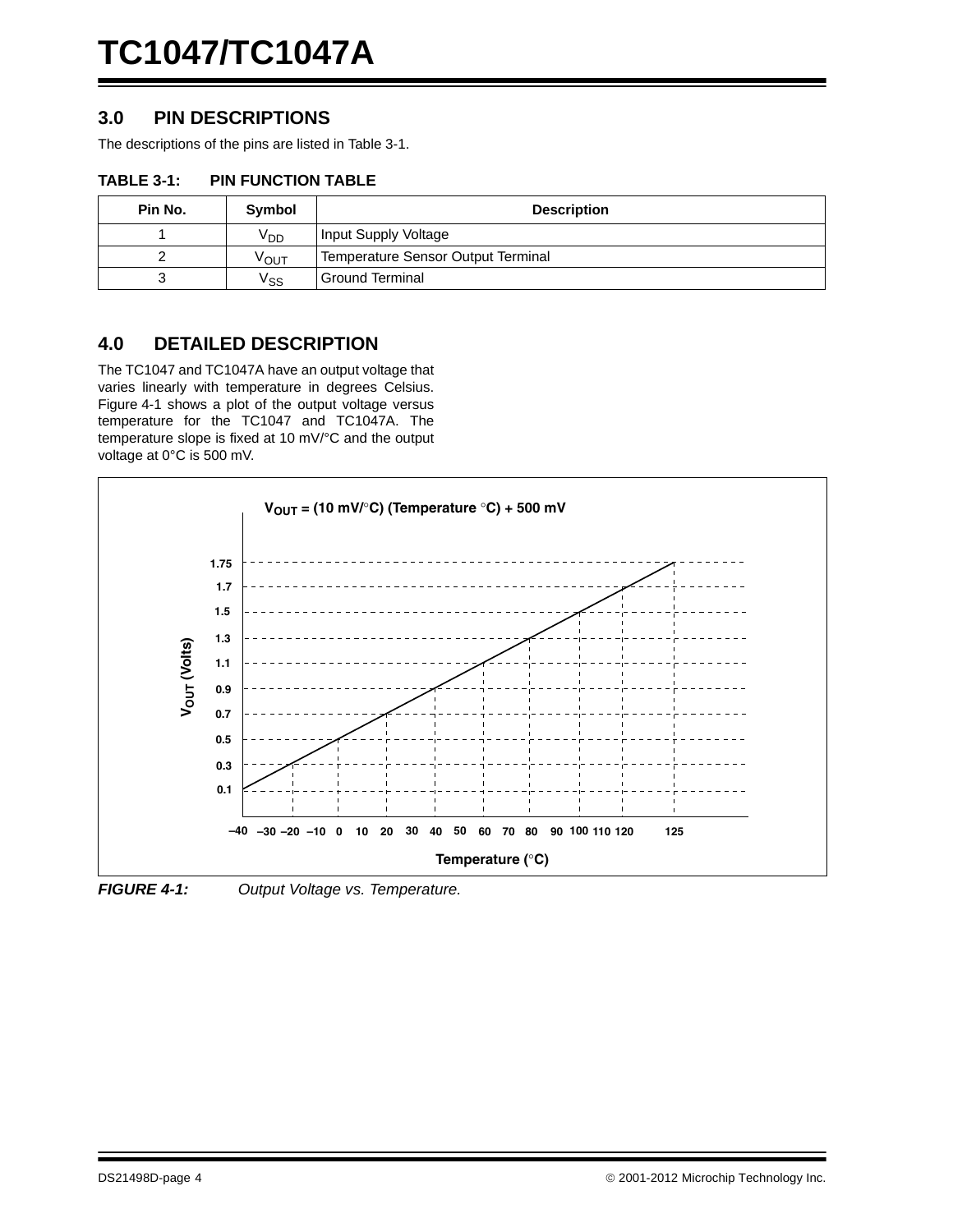#### **5.0 PACKAGE INFORMATION**

### **5.1 Package Marking Information**



1 &  $2$  = part number code + temperature range and voltage

| <b>Part Number</b> | Code |
|--------------------|------|
| <b>TC1047</b>      |      |
| <b>TC1047A</b>     |      |

3 = year and quarter code

 $4 =$  lot ID number

|       | YY<br><b>WW</b><br><b>NNN</b><br>(e3)<br>$\star$                                                                                                                                                              | Legend: XXX Customer-specific information*<br>Year code (last digit of calendar year)<br>Year code (last 2 digits of calendar year)<br>Week code (week of January 1 is week '01')<br>Alphanumeric traceability code<br>Pb-free JEDEC designator for Matte Tin (Sn)<br>This package is Pb-free. The Pb-free JEDEC designator $(q_3)$<br>can be found on the outer packaging for this package. |  |  |  |  |
|-------|---------------------------------------------------------------------------------------------------------------------------------------------------------------------------------------------------------------|----------------------------------------------------------------------------------------------------------------------------------------------------------------------------------------------------------------------------------------------------------------------------------------------------------------------------------------------------------------------------------------------|--|--|--|--|
| Note: | In the event the full Microchip part number cannot be marked on one line, it will<br>be carried over to the next line, thus limiting the number of available<br>characters for customer-specific information. |                                                                                                                                                                                                                                                                                                                                                                                              |  |  |  |  |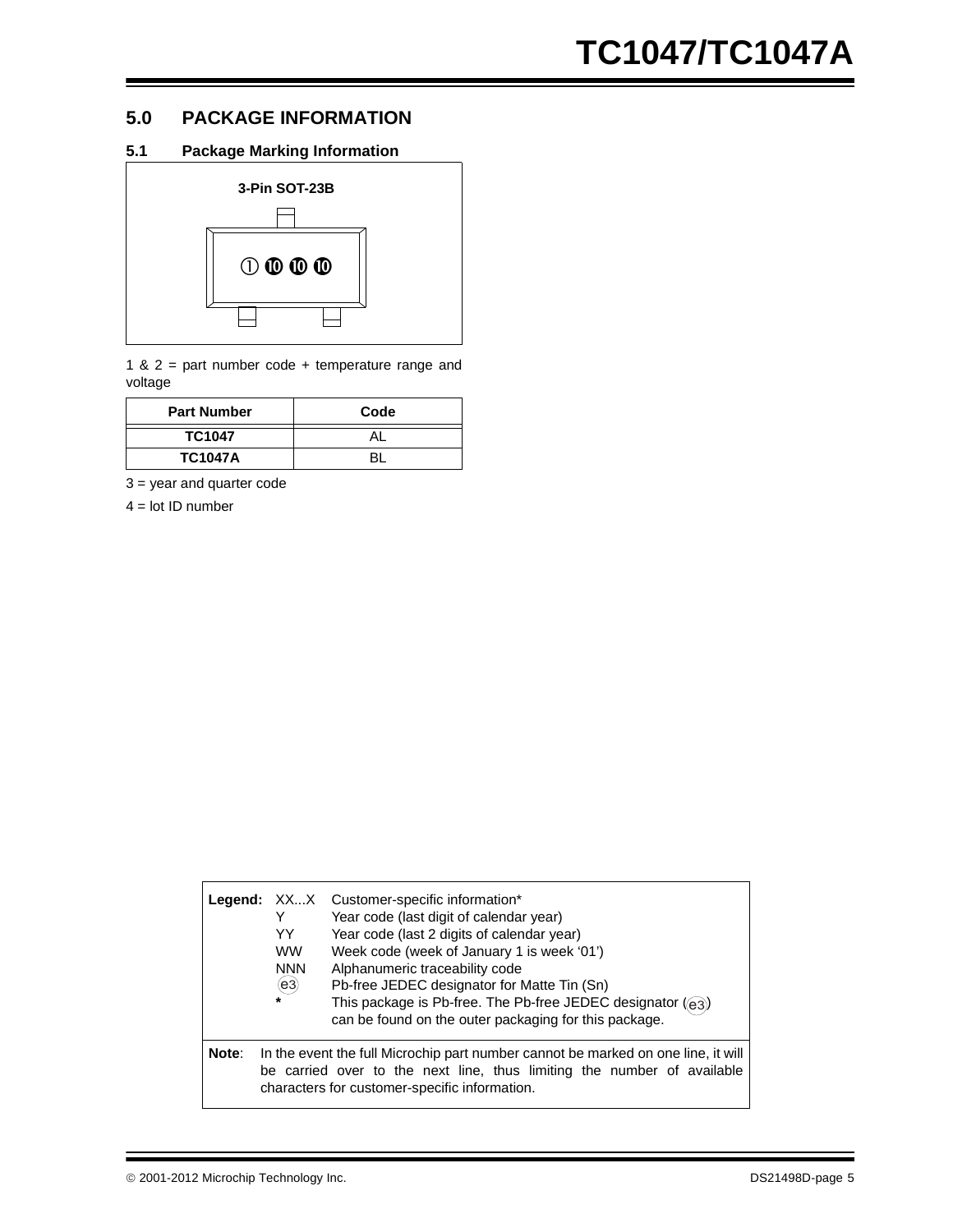## **3-Lead Plastic Small Outline Transistor (TT) (SOT-23)**

**Note:** For the most current package drawings, please see the Microchip Packaging Specification located at http://www.microchip.com/packaging







|                            | Units          | <b>INCHES*</b> |            |            | <b>MILLIMETERS</b> |            |            |
|----------------------------|----------------|----------------|------------|------------|--------------------|------------|------------|
| <b>Dimension Limits</b>    |                | <b>MIN</b>     | <b>NOM</b> | <b>MAX</b> | <b>MIN</b>         | <b>NOM</b> | <b>MAX</b> |
| Number of Pins             | n              |                | 3          |            |                    | 3          |            |
| Pitch                      | р              |                | .038       |            |                    | 0.96       |            |
| Outside lead pitch (basic) | p1             |                | .076       |            |                    | 1.92       |            |
| <b>Overall Height</b>      | A              | .035           | .040       | .044       | 0.89               | 1.01       | 1.12       |
| Molded Package Thickness   | A <sub>2</sub> | .035           | .037       | .040       | 0.88               | 0.95       | 1.02       |
| Standoff                   | A1             | .000           | .002       | .004       | 0.01               | 0.06       | 0.10       |
| Overall Width              | E              | .083           | .093       | .104       | 2.10               | 2.37       | 2.64       |
| Molded Package Width       | E1             | .047           | .051       | .055       | 1.20               | 1.30       | 1.40       |
| Overall Length             | D              | .110           | .115       | .120       | 2.80               | 2.92       | 3.04       |
| Foot Length                | L              | .014           | .018       | .022       | 0.35               | 0.45       | 0.55       |
| Foot Angle                 |                | 0              | 5          | 10         | 0                  | 5          | 10         |
| <b>Lead Thickness</b>      | c              | .004           | .006       | .007       | 0.09               | 0.14       | 0.18       |
| <b>Lead Width</b>          | B              | .015           | .017       | .020       | 0.37               | 0.44       | 0.51       |
| Mold Draft Angle Top       | a              | $\Omega$       | 5          | 10         | $\Omega$           | 5          | 10         |
| Mold Draft Angle Bottom    | b              | 0              | 5          | 10         | 0                  | 5          | 10         |
|                            |                |                |            |            |                    |            |            |

\*Controlling Parameter

Notes:

exceed .005" (0.127mm) per side. Dimensions D and E1 do not include mold flash or protrusions. Mold flash or protrusions shall not

JEDEC Equivalent: TO-236

Drawing No. C04-104 Revised 03-11-05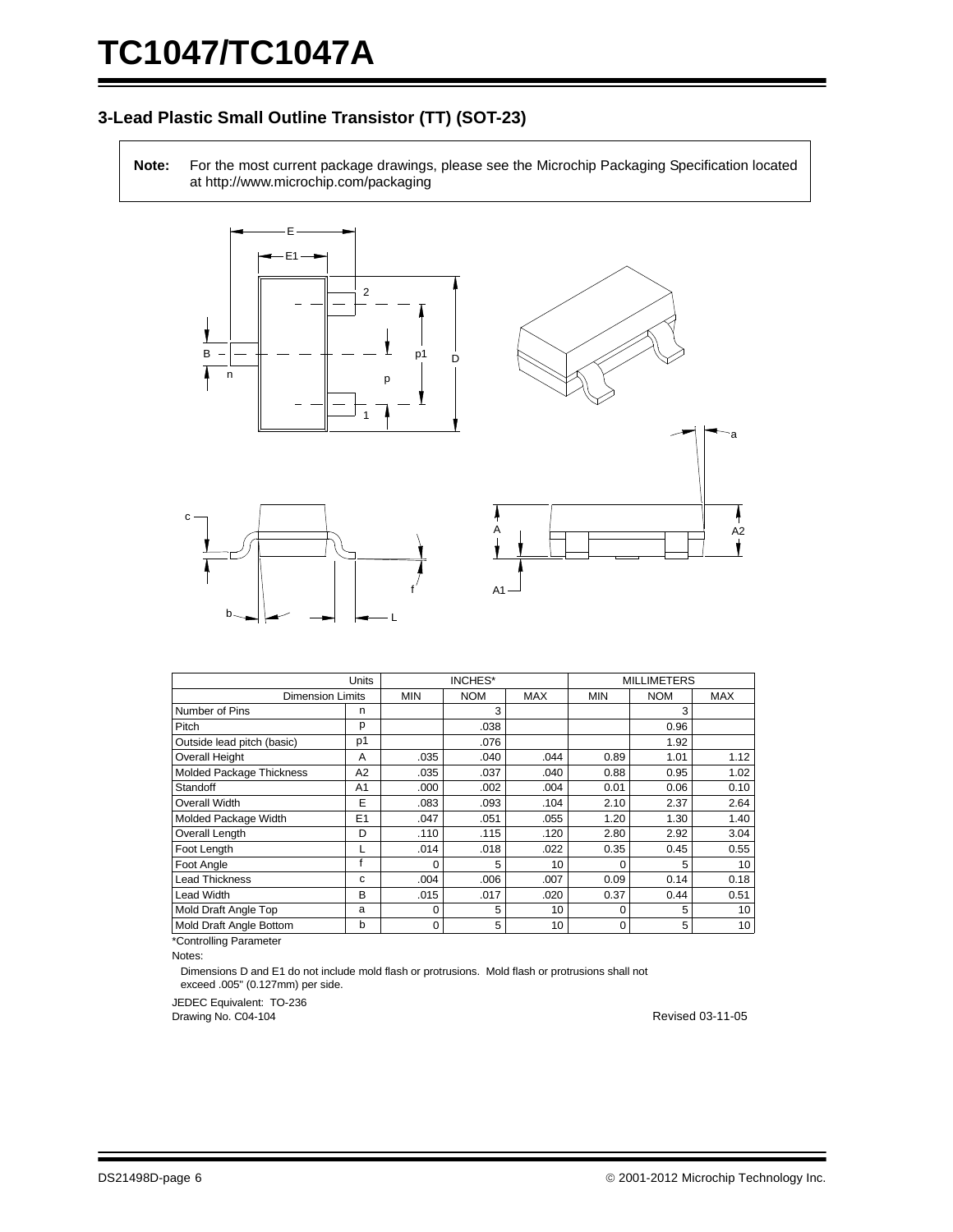# **APPENDIX A: REVISION HISTORY**

#### **Revision D (December 2012)**

Added a note to each package outline drawing.

#### **Revision C (May 2005)**

The following is the list of modifications:

1. Added Appendix A: Revision History.

#### **Revision B (May 2002)**

#### **Revision A (March 2001)**

• Original Release of this Document.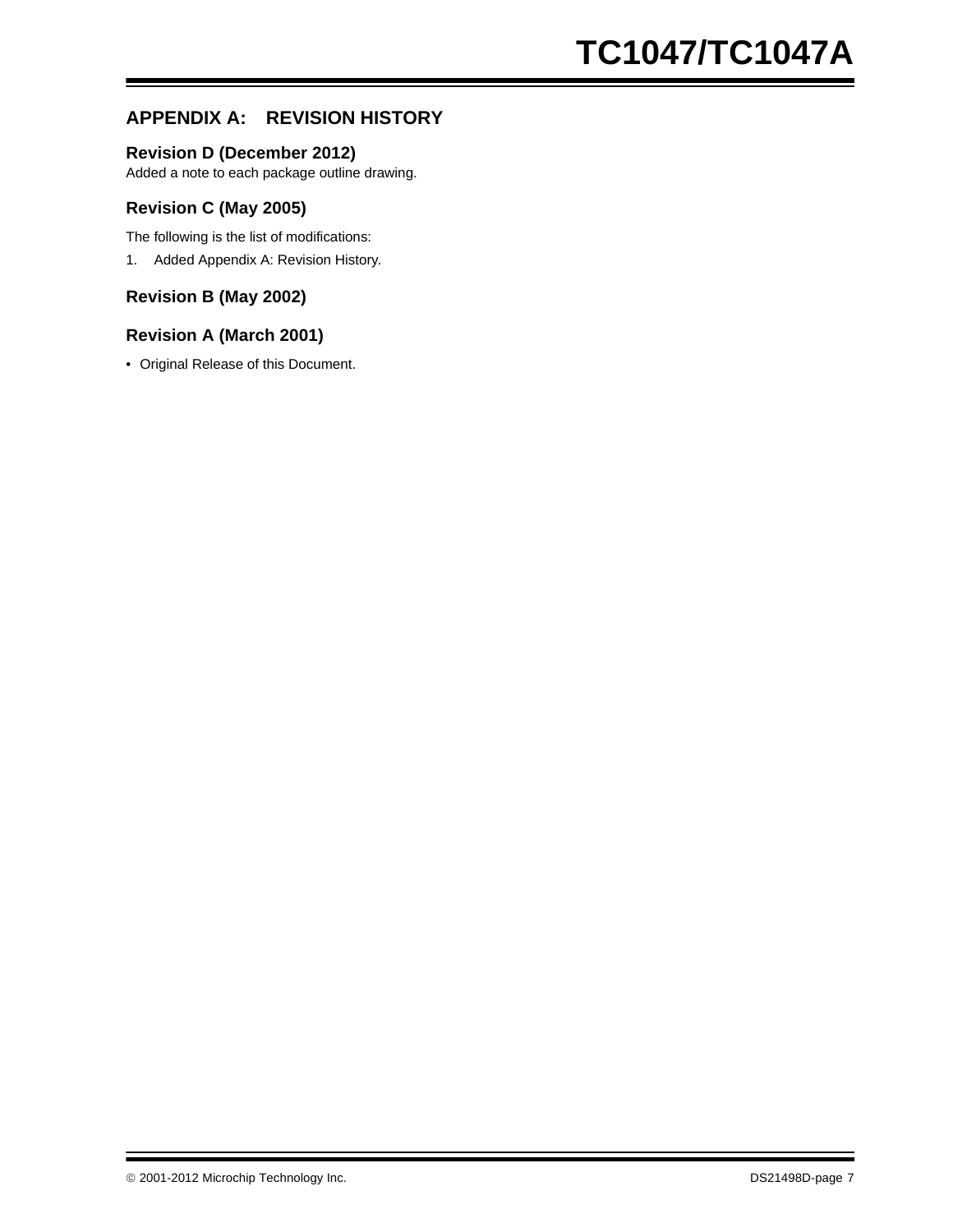# **TC1047/TC1047A**

**NOTES:**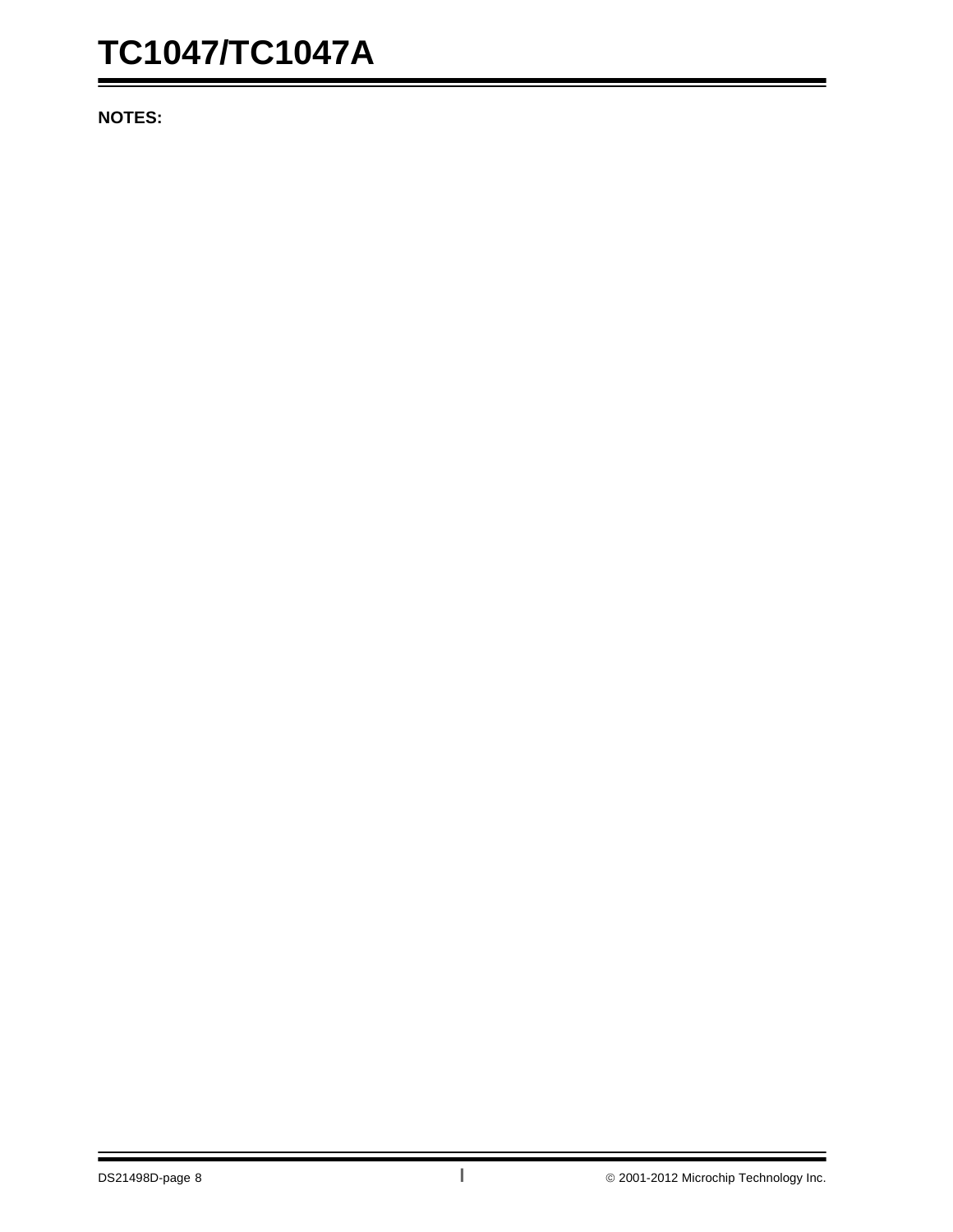# **PRODUCT IDENTIFICATION SYSTEM**

To order or obtain information, e.g., on pricing or delivery, refer to the factory or the listed sales office.

| <b>PART NO.</b>    | <u>XX</u><br>Δ                                                                                                      |    | Examples:                                                |
|--------------------|---------------------------------------------------------------------------------------------------------------------|----|----------------------------------------------------------|
| <b>Device</b>      | <b>Temperature</b><br>Package                                                                                       | a) | Precision Temp-to-Volt-<br>TC1047VNBTR:<br>age Converter |
|                    | Range                                                                                                               | b) | TC1047AVNBTR: Precision Temp-to-Volt-<br>age Converter   |
| Device:            | Precision Temp-to-Voltage Converter<br>TC1047:<br>TC1047xTR: Precision Temp-to-Voltage Converter<br>(Tape and Reel) |    |                                                          |
| Temperature Range: | -40 $^{\circ}$ C to +125 $^{\circ}$ C<br>$V =$                                                                      |    |                                                          |
| Package:           | NB = Plastic Small Outline Transistor, SOT-23B, 3-lead                                                              |    |                                                          |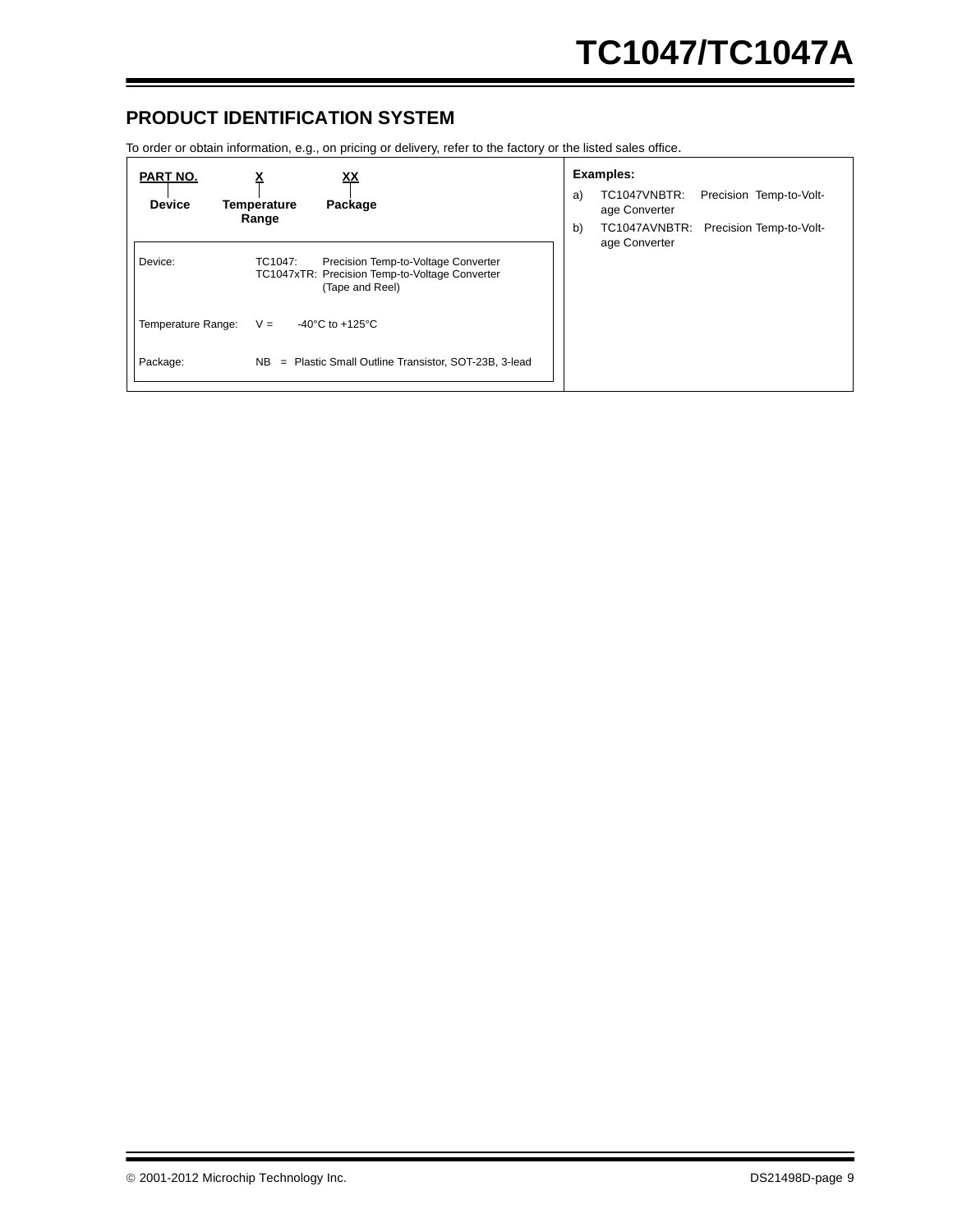# **TC1047/TC1047A**

**NOTES:**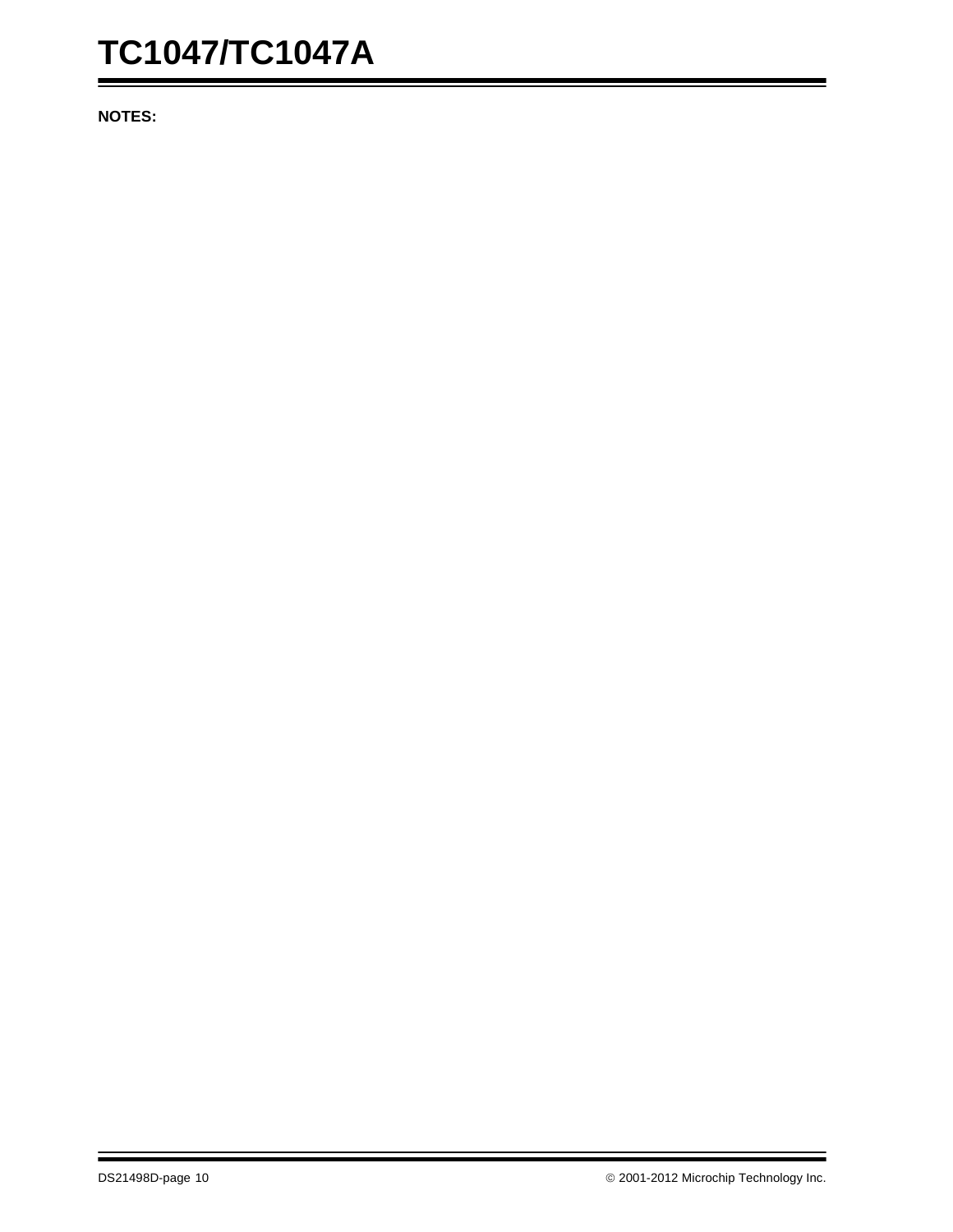#### **Note the following details of the code protection feature on Microchip devices:**

- Microchip products meet the specification contained in their particular Microchip Data Sheet.
- Microchip believes that its family of products is one of the most secure families of its kind on the market today, when used in the intended manner and under normal conditions.
- There are dishonest and possibly illegal methods used to breach the code protection feature. All of these methods, to our knowledge, require using the Microchip products in a manner outside the operating specifications contained in Microchip's Data Sheets. Most likely, the person doing so is engaged in theft of intellectual property.
- Microchip is willing to work with the customer who is concerned about the integrity of their code.
- Neither Microchip nor any other semiconductor manufacturer can guarantee the security of their code. Code protection does not mean that we are guaranteeing the product as "unbreakable."

Code protection is constantly evolving. We at Microchip are committed to continuously improving the code protection features of our products. Attempts to break Microchip's code protection feature may be a violation of the Digital Millennium Copyright Act. If such acts allow unauthorized access to your software or other copyrighted work, you may have a right to sue for relief under that Act.

Information contained in this publication regarding device applications and the like is provided only for your convenience and may be superseded by updates. It is your responsibility to ensure that your application meets with your specifications. MICROCHIP MAKES NO REPRESENTATIONS OR WARRANTIES OF ANY KIND WHETHER EXPRESS OR IMPLIED, WRITTEN OR ORAL, STATUTORY OR OTHERWISE, RELATED TO THE INFORMATION, INCLUDING BUT NOT LIMITED TO ITS CONDITION, QUALITY, PERFORMANCE, MERCHANTABILITY OR FITNESS FOR PURPOSE**.** Microchip disclaims all liability arising from this information and its use. Use of Microchip devices in life support and/or safety applications is entirely at the buyer's risk, and the buyer agrees to defend, indemnify and hold harmless Microchip from any and all damages, claims, suits, or expenses resulting from such use. No licenses are conveyed, implicitly or otherwise, under any Microchip intellectual property rights.

# **QUALITY MANAGEMENT SYSTEM CERTIFIED BY DNV**   $=$  **ISO/TS 16949** $=$

#### **Trademarks**

The Microchip name and logo, the Microchip logo, dsPIC, FlashFlex, KEELOQ, KEELOQ logo, MPLAB, PIC, PICmicro, PICSTART, PIC<sup>32</sup> logo, rfPIC, SST, SST Logo, SuperFlash and UNI/O are registered trademarks of Microchip Technology Incorporated in the U.S.A. and other countries.

FilterLab, Hampshire, HI-TECH C, Linear Active Thermistor, MTP, SEEVAL and The Embedded Control Solutions Company are registered trademarks of Microchip Technology Incorporated in the U.S.A.

Silicon Storage Technology is a registered trademark of Microchip Technology Inc. in other countries.

Analog-for-the-Digital Age, Application Maestro, BodyCom, chipKIT, chipKIT logo, CodeGuard, dsPICDEM, dsPICDEM.net, dsPICworks, dsSPEAK, ECAN, ECONOMONITOR, FanSense, HI-TIDE, In-Circuit Serial Programming, ICSP, Mindi, MiWi, MPASM, MPF, MPLAB Certified logo, MPLIB, MPLINK, mTouch, Omniscient Code Generation, PICC, PICC-18, PICDEM, PICDEM.net, PICkit, PICtail, REAL ICE, rfLAB, Select Mode, SQI, Serial Quad I/O, Total Endurance, TSHARC, UniWinDriver, WiperLock, ZENA and Z-Scale are trademarks of Microchip Technology Incorporated in the U.S.A. and other countries.

SQTP is a service mark of Microchip Technology Incorporated in the U.S.A.

GestIC and ULPP are registered trademarks of Microchip Technology Germany II GmbH & Co. & KG, a subsidiary of Microchip Technology Inc., in other countries.

All other trademarks mentioned herein are property of their respective companies.

© 2001-2012, Microchip Technology Incorporated, Printed in the U.S.A., All Rights Reserved.

Printed on recycled paper.

ISBN: 9781620768839

*Microchip received ISO/TS-16949:2009 certification for its worldwide headquarters, design and wafer fabrication facilities in Chandler and Tempe, Arizona; Gresham, Oregon and design centers in California and India. The Company's quality system processes and procedures are for its PIC® MCUs and dsPIC® DSCs, KEELOQ® code hopping devices, Serial EEPROMs, microperipherals, nonvolatile memory and analog products. In addition, Microchip's quality system for the design and manufacture of development systems is ISO 9001:2000 certified.*